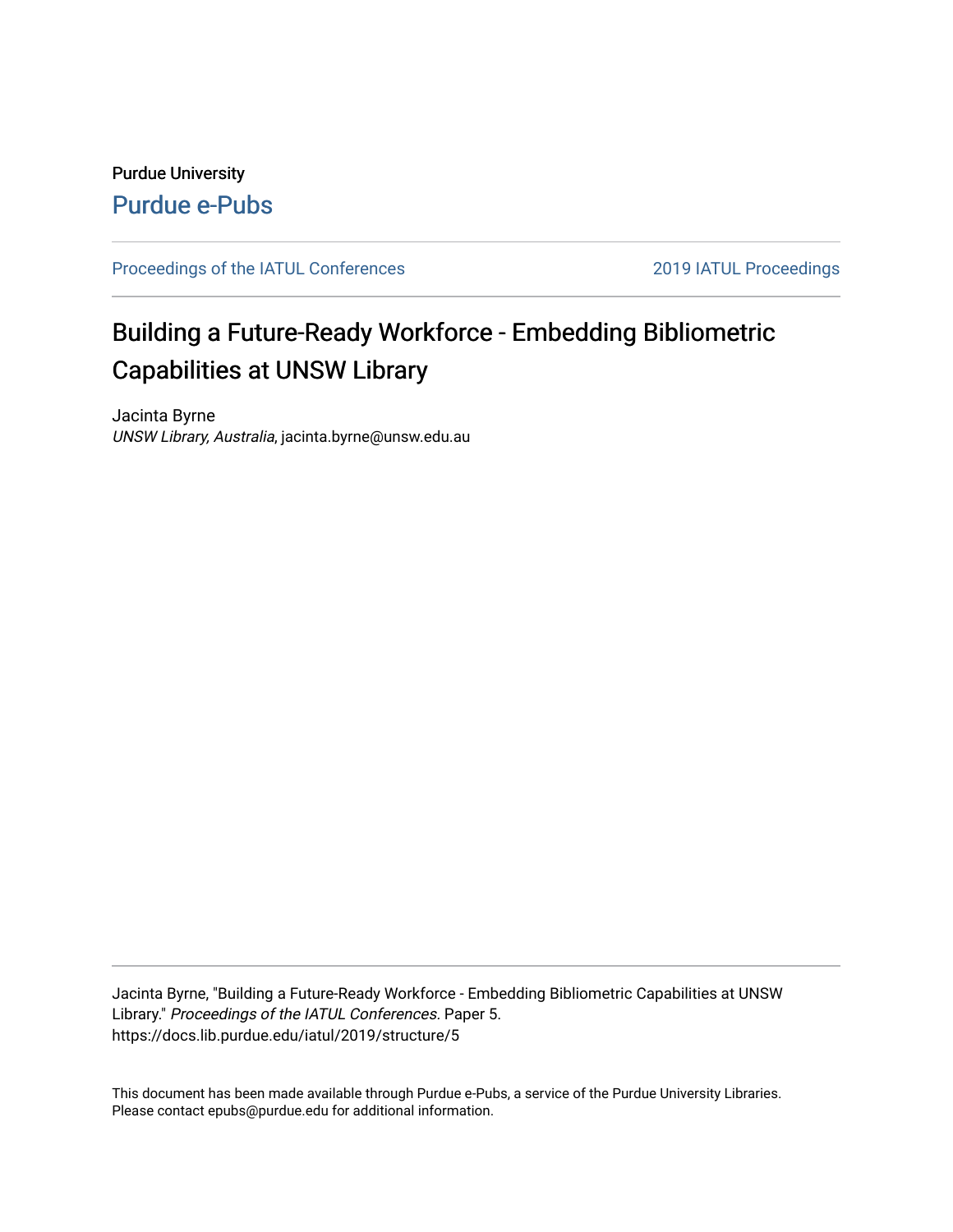# **BUILDING A FUTURE-READY WORKFORCE - EMBEDDING BIBLIOMETRIC CAPABILITIES AT UNSW LIBRARY**

**Jacinta Byrne** UNSW Library, Australia [jacinta.byrne@unsw.edu.au](mailto:jacinta.byrne@unsw.edu.au)

## **Abstract**

The growing reliance of institutions, governments, funding bodies and world rankings schemes on quantitative indicators of research performance has increased demand from researchers and research administrators for advice, services and tools to measure and understand the impact of research activities. The pitfalls and potential perverse outcomes of the metrification of research management are well documented and a growing concern across the library and university sectors. This paper will explore how UNSW Library is equipping library staff to respond to the growing demand for advice and services in this area. A staff capacity building program, the Bibliometric Capability Framework, has been initiated to achieve this aim. The framework has been adapted from a UK model to meet the specific needs of the Australian context. This program has been established to support library staff in an ongoing process of self-reflection and learning, and to provide skill development opportunities to build a future-ready workforce. A key challenge of the project is delivering training across units with varying levels of familiarity with bibliometrics, ranging from daily immersion to novice. The delivery of the program will employ a scaffolded learning approach, combining self-reflection surveys, hands-on workshops, and peer led learning to support deep engagement with new knowledge. The training program will take the form of '*10 Research Impact Things*', a module-based learning experience with a range of levels of engagement. A broader goal of this project is to establish the Library as a domain expert in responsible metrics use across UNSW and to empower the Library Leadership Team to advocate at an institutional, national and international level for best practice in publishing and assessment of research.

#### **Keywords: bibliometrics, research impact, professional competencies**

#### **Background**

UNSW is a research and teaching intensive university in Kensington in the eastern suburbs of Sydney, Australia. UNSW Library provides a range of services to more than 6000 staff and over 55,000 students across three campuses in Sydney and at the UNSW Canberra campus. UNSW Library is the Business Owner for UNSW's Current Research Information System (CRIS), Symplectic Elements, which was implemented in 2013. UNSW's CRIS, the Research Outputs System (ROS) is the institutional source of truth for publications. As such, the Library is central in the collection, maintenance and reporting of research outputs data at UNSW. The Library also facilitates access to multiple bibliometric and altmetric databases and provides advisory services on strategic publishing and impact measurement. Current trends in the sector suggest that demand for these tools and services will increase over the coming years, and library staff will be required to respond to more complex queries and rapidly changing demands.

This growing demand for information and services around research impact at UNSW Library lead to the development of the Research Impact Measurement Service (RIMS), as discussed by Robyn Drummond (2014, 2016). RIMS was UNSW Library's response to the increasing measurement and evaluation of research outputs and performance. Initially a reporting focused service, RIMS evolved into an advisory service alongside the suite of reporting tools the Library facilitates access to. In reflecting on the service, Drummond highlights the challenge of resourcing the initial reporting focused model, a situation that the increasing sophistication of the reporting tools available to researchers and Faculty administrators alleviated to some degree. As RIMS developed, the focus shifted to facilitating self-service reports using ROS and a range of metric and altmetric platforms, allowing library staff to focus on providing more wholistic support in the area of research impact. The Library currently delivers research impact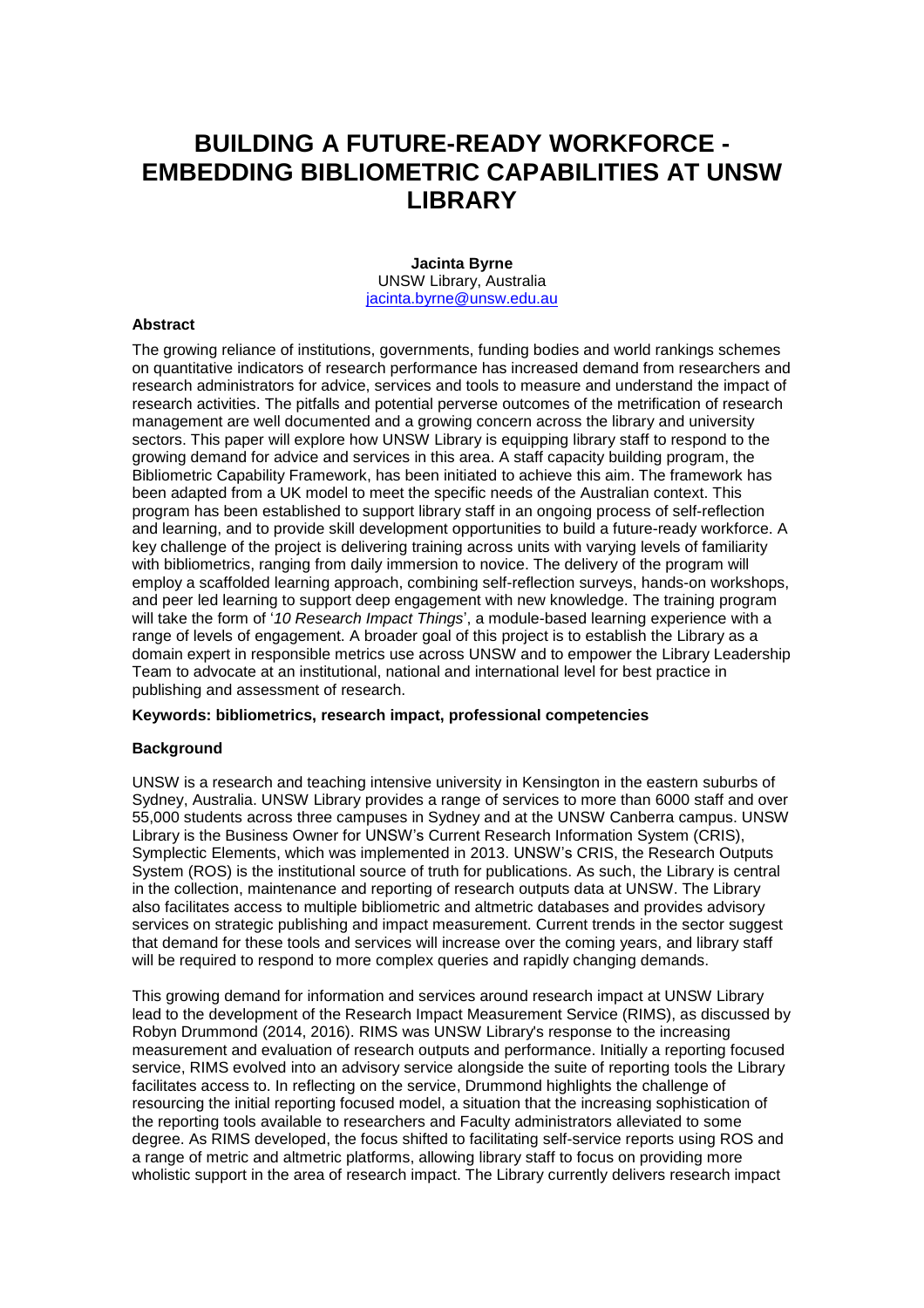related services in a variety of forms, ranging from one-on-one consultations to masterclasses in publishing for impact, tailored to specific disciplines. The approach is one that spans the research lifecycle, with the Library partnering across UNSW to support behavioral change around research impact from the initial planning stage. Units across the Library work to provide reporting and strategic advice, collaborating with subject matter experts who provide information and guidance. Requests for information and strategic guidance around research impact come not only from individual researchers but from Research Managers and senior Faculty staff. These interactions continue to develop the Library's relationships across UNSW and strengthen the Library's position as a domain expert in responsible metric use.

## **Bibliometric Capability Framework**

To support staff in developing competency in the skills required to meet the demand for the services described above, UNSW have implemented a learning program targeting bibliometric capabilities and research impact related skills. Alongside core competencies around analysing and communicating data, the program covers the landscape knowledge and analytical processes necessary to work in a nuanced and critical way when discussing and reporting on research impact. Developing these capabilities will strengthen staff capacity to participate in strategic discussions as informed stakeholders with analysis on sector trends and knowledge of discussions around responsible use of metrics for research impact planning, tracking and reporting.

The competencies detailed in the framework at UNSW Library are adapted from the set of capabilities developed by Cox, Gadd, Petersohn, & Sbaffi (2017) and adapted to suit the specific research landscape and use of bibliometrics at UNSW. Cox et al. (2017) conducted a survey of Universities and research administration organisations of the current frequently performed bibliometric tasks and the tasks anticipated to be in increasing demand over the next five years. The tasks were grouped into entry level, core and specialist to come up with a set of competencies that progress across a range of skill levels. This structure was useful in adapting the framework for UNSW as staff at UNSW Library have varying requirements around the nature of the bibliometric capabilities they engage with.

# **The 10 (Research Impact) Things Program**

At the 2018 Research Support Community day held at the University of Melbourne, Stephanie Bradbury, Queensland University of Technology (QUT), delivered a presentation highlighting the relevance of the capabilities developed by Cox et al in helping practitioners to do bibliometrics well, and as a framework for recruiting and training staff (Bradbury, 2018). The Research Reporting Unit at UNSW Library, led by Dr Vanessa Crosby, have used the bibliometric capabilities framework as a starting point to describe the skills that are increasingly expected as core for Academic Librarians. In adapting the capabilities for the UNSW Library project, the Research Reporting Unit conducted initial skills mapping across units using the service definitions in the UNSW Library service catalogue. This draft mapping was then discussed and developed at a workshop involving Library Executive and Associate Directors to form a picture of the skills currently employed by staff to deliver the existing range of services at the Library. Additionally, this phase of the program also involved mapping future skills that will ensure Library staff are equipped to meet the growing demand for advice and services to support the strategy of the University and actively promote the responsible, discipline appropriate use of metrics. Foundational skills were identified in this initial phase of the project as capabilities that were an expected entry level for all staff at the Library. As the program rolls out, activities related to these core skills will be highlighted and communicated to all staff. The project launch materials have established the training program as an opportunity for all staff to develop their capacities in the use of bibliometrics and altmetrics and receive training in any intermediate and advanced skills relevant not only to their current job role but also to equip them with capabilities that will be relevant to their future career development.

The outcomes of the program are: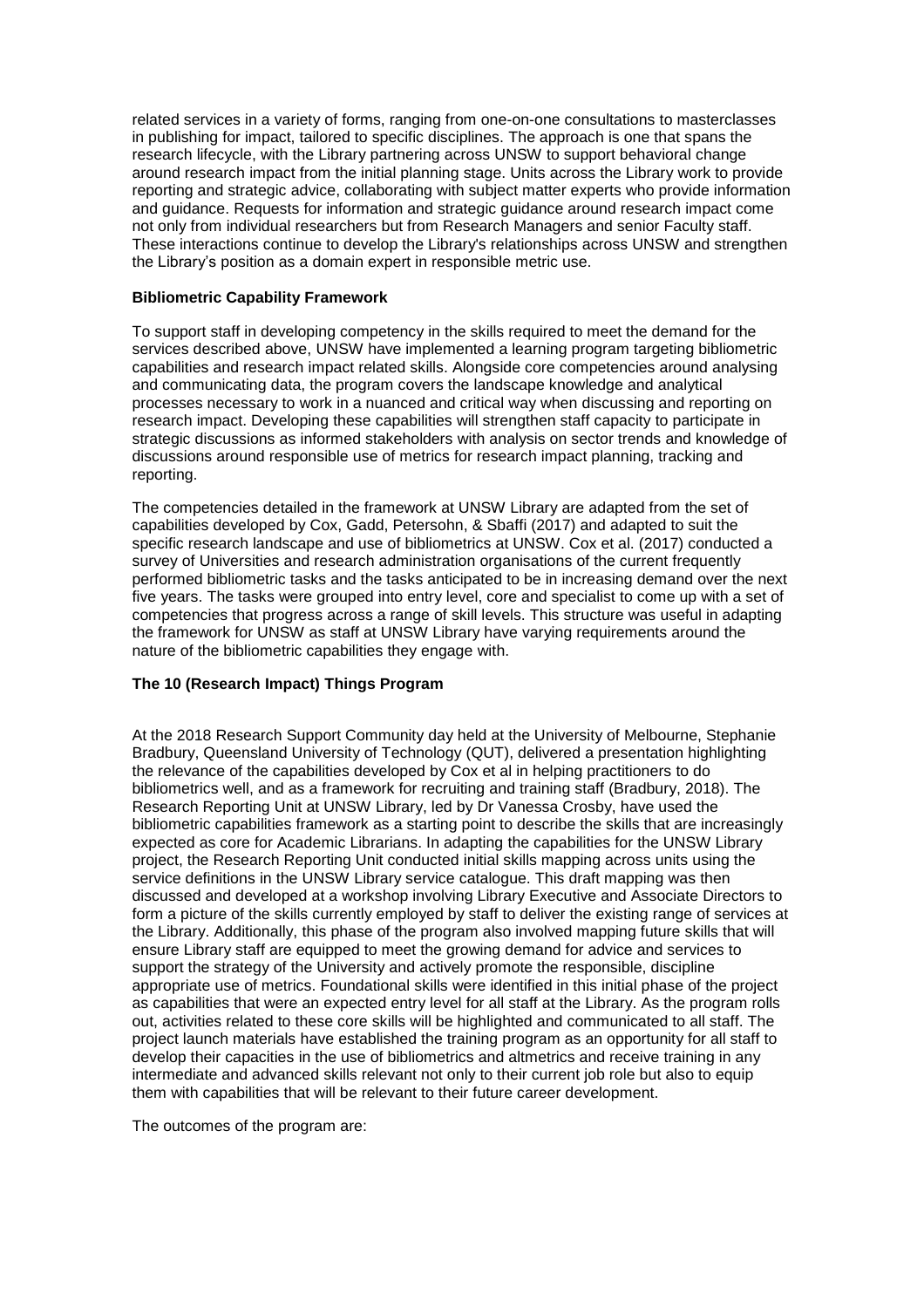- UNSW Library articulates a clear position on the use of research metrics and is established as a domain expert in the responsible use of research metrics with University stakeholders.
- Senior executives seek the advice of the Library when making strategic decisions about the responsible, discipline-appropriate use of metrics in academic promotions, KPIs, assessment exercises and strategic decision making.
- UNSW Library provides a suite of up-to-date resources in line with best practice in responsible use of metrics to support UNSW stakeholders in selecting and using appropriate research metrics.
- UNSW Library staff are encouraged to participate in wider conversations and steer debates around research metrics through attendance at relevant professional conferences and workshops, and in national and international working groups.

To achieve these outcomes, the following steps have been mapped out:

- 1. Assess current bibliometric capabilities and identify training needs to fill gaps in knowledge
- 2. Develop training programmes and resources to ensure Library staff develop bibliometric skills necessary for their current roles and future careers
- 3. Increase capacity for data-driven decision making within the Library
- 4. Provide advice, tools and services to researchers and research administrators based on best-practice in responsible use of metrics

Initial assessment of the current capabilities has taken the form of a consultation with unit managers. Following this, staff self-assessments were carried out as online self-reflection surveys that were completed in workshops facilitated by RRU. The responses were collected at a unit level to provide a benchmark prior to the commencement of the program with the selfassessment survey to be repeated after the program has been completed. The results from the survey have been used in selecting materials appropriate to the current knowledge and skill level of staff.

A core aim of the program is to facilitate meaningful learning and engagement across staff with varying levels of familiarity with bibliometrics, ranging from daily immersion to novice. Staff at UNSW Library have previously hosted other Learning 2.0, or 'Things' programs, organising groups to work together through the Australian National Data Service (ANDS) 23 (research data) things learning program, which was an opportunity for staff to develop knowledge and skills in a supported and scaffolded peer learning setting. This program, made available for reuse, has been a useful source of content and ideas in the development of the 10 Research Impact Things program at UNSW Library.

The 'Things' model, which focuses on peer supported self-directed learning and self-reflection, has been applied in numerous library settings (Stephens & Cheetham, 2011). Studies on the efficacy of this model of program have suggested the impact of the programs can be primarily personal rather than organisational, with respondents to a survey conducted by Stephens & Cheetham providing reflections on the difficulty of embracing new technologies and concepts without the support of organisational leaders. At UNSW Library, this version of the 'Things'program has been established with the endorsement of leadership and has been developed in line with the strategic aims of UNSW as outlined in the current guiding document, UNSW 2025 (UNSW Sydney, 2015).

As discussed by Ramirose Attebury (2017), duration and interaction are key factors in facilitating professional development experiences that have a meaningful impact on staff. Attenbury highlights the importance of sustained, long-term interactions that promote selfreflection and develop self-awareness of gaps in knowledge are important elements of learning programs that facilitate meaningful professional learning. The 10 Research Impact Things program has been designed to facilitate self-reflection, interactive peer supported learning, and will provide built-in opportunities to apply new knowledge to the improvement of service delivery. The program materials will be available to all staff during the program, and afterwards as a learning tool for new staff, or staff expanding their skills and knowledge.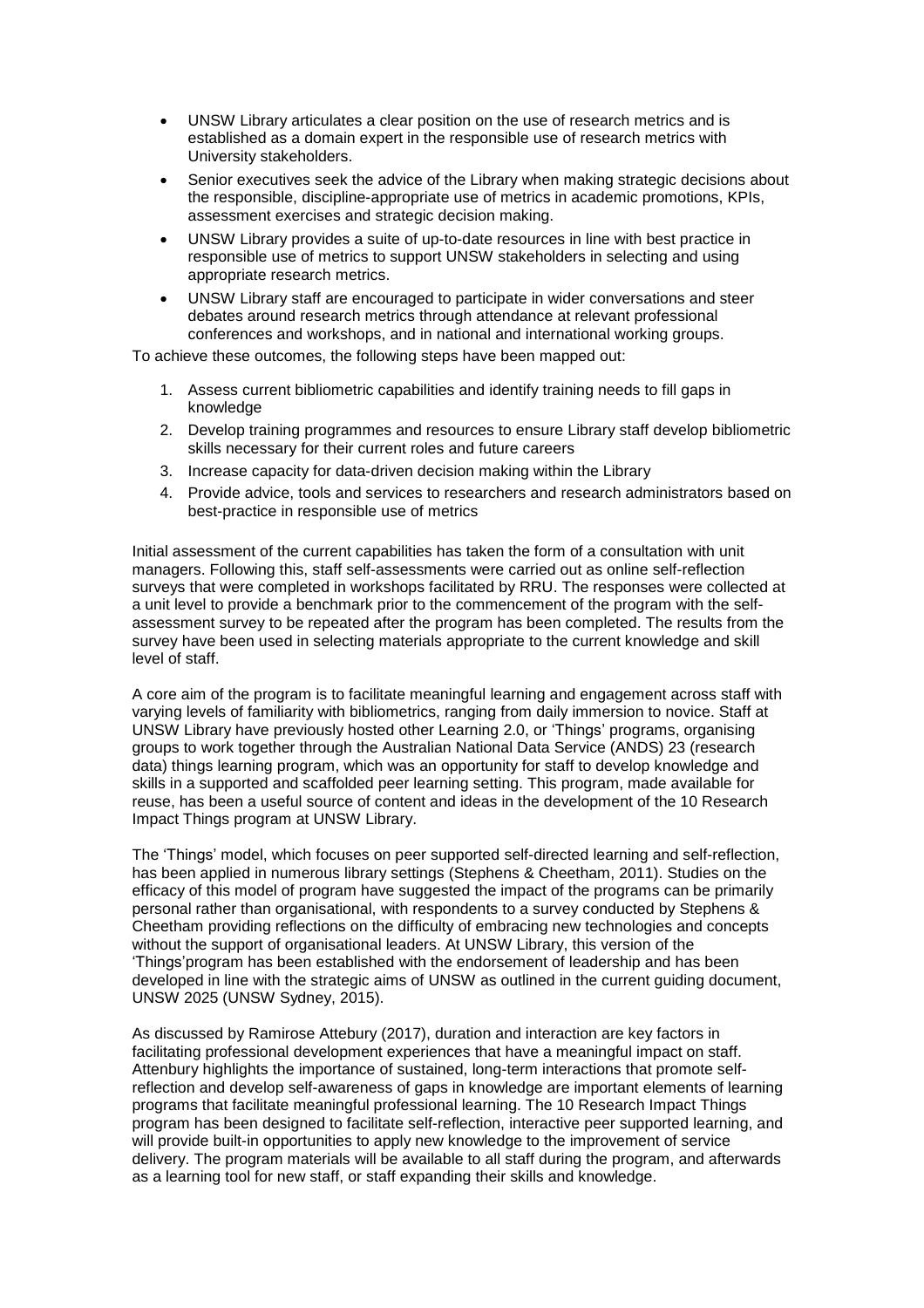# **Supporting institutional strategy**

A strong focus of the program is supporting a matrix model where units collaborate and support the work of the Library as a whole, maintaining awareness and building engagement with the Library's broader work to support the strategic aims of UNSW. The increasing focus on research impact and measurement has provided increasing opportunities for academic libraries to align their services with the strategic goals of the institution, and strengthen partnerships with researchers, academic units and administrators (Corrall, Kennan & Afzal, 2013). UNSW Library's work in the area of staff capacity around research impact through the 10 Things program supports the institutional aims of:

| UNSW 2025 focus          | <b>Measures</b>                                                                                                                                               |
|--------------------------|---------------------------------------------------------------------------------------------------------------------------------------------------------------|
| <b>Research Quality</b>  | World rankings<br>Improved quality and impact of UNSW publications                                                                                            |
| <b>Grand Challenges</b>  | Number of outputs from interdisciplinary research across<br>٠<br>the programs<br>Evidence of national and international recognition of our<br>research impact |
| Knowledge Exchange       | Measures of economic impact (e.g. patent citations)<br>Ranking in Reuters Top 100 Innovative Universities                                                     |
| Partnerships             | Number of collaborative publications<br>Partnerships with Universities in Asia-Pacific and Africa<br>٠                                                        |
| World Class Environments | Benchmarking against other Australian Universities for<br>service access and quality in digital/service delivery                                              |

# **Responsible use of metrics**

The overarching approach to this program is the responsible use of metrics, a principle that has informed the development of the 10 Research Impact Things and is summed up by the following quote from [Elizabeth](https://about.me/elizabeth.gadd) Gadd, Research Policy Manager (Publications) at Loughborough University: "Metrics can't be responsible, only people can…we need robust, humble, diverse, transparent and reflexive people doing metrics." (Gadd, 2018). Implementing this program at UNSW Library aims to equip staff with the skills and knowledge required to critically engage in discussions around the use of a range of metrics around research impact, and to increase the confidence of staff to participate in discussions around the use and limitations of particular metrics. Another central set of principles that have informed this program are the ten Leiden Manifesto principles for best practice in metrics-based research assessment which advocate for an approach to research evaluation that combines quantitative and qualitative evidence, using high quality data to inform decisions (Hicks, Wouters, Waltman, de Rijcke & Rafols, 2015). Developing staff capacity in research impact related competencies enhances the ability for UNSW Library to work effectively in embedding a culture of responsible use of metrics. Supporting our researchers and institution in developing wholistic and nuanced approaches to planning, measuring and discussing research impact requires staff who are confident and well informed about the trends and evolving infrastructure of the research landscape.

#### **Conclusion**